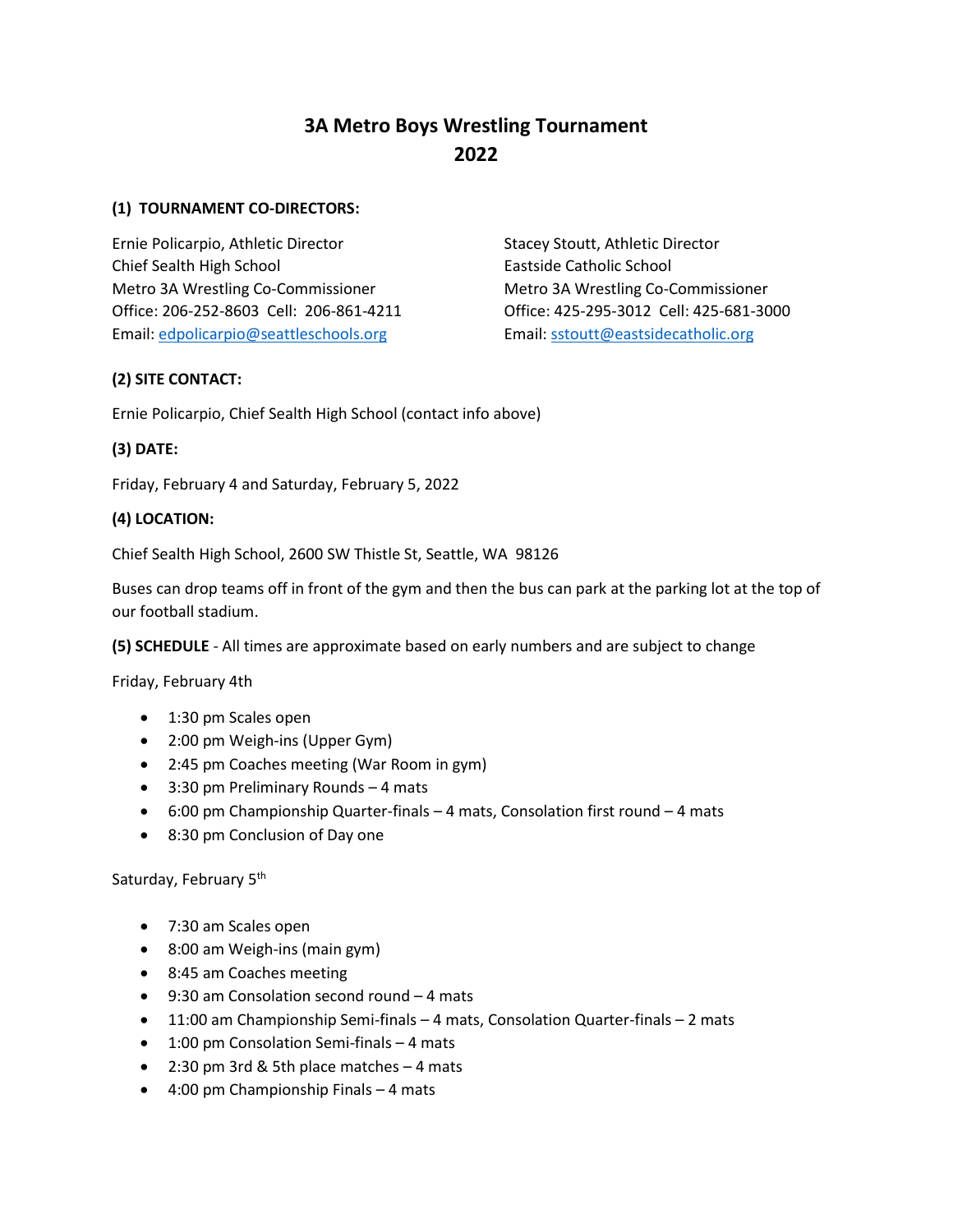- 5:30 pm Team and Individual awards
- 6:00 pm Conclusion of tournament

**(6) WEIGH-IN & PROCEDURES:** Weigh in by weight upper gym (similar to WIAA State Tournament)

• At weigh-in on Friday and the 8:00 AM weigh-in on Saturday there will be only one entry and exit to the weigh-in area and coaches will be the only ones to enter and leave the area until the wrestlers have weighed in.

• Wrestlers must bring their ID with them to weigh-ins.

• There will be 4 scales open for each tournament. The head referee, plus a supervisor, will serve as weigh-in officials.

NOTE: There is a 2 lb growth allowance for day 1 of the tournament and an additional 1 lb. allowance for day 2 (3 lbs total).

**(7) COVID TESTING –** All athletes will need to be tested within 24 hours of competition. Ideally, test your athletes at school prior to coming to the tournament and test them again upon arrival on day 2.

#### **(8) LOCKER ROOMS**

• Athletes must bring their own lock to secure their items and will use locker room at their own risk. Neither the Metro Conference, Chief Sealth High School, nor the Seattle Public School District, will assume responsibility for lost or stolen items.

#### **(9) OFFICIALS**

• All referees will be assigned by the Pacific Northwest Wrestling Officials Association.

#### **(10) REGIONAL ADVANCEMENT**

• The top five (9) boys Metro finishers in each weight class will advance to the Regional Tournament at Eastside Catholic High School.

• Each regional tournament will take place Saturday, February 12, 2022.

# **(11) SPECTATOR POLICY: NO SPECTATORS at the tournament. The only people allowed to enter need to be listed on your pass list.**

#### **(12) PASSES**

• Media: Only Media with proper credentials will be allowed entry for N/C. Varsity Views Passes will not be accepted.

• Passes Allowed: KingCo Scouting Pass, Other League Scouting Passes and Lifetime Passes (KingCo, Metro, SeaKing

and WIAA).

• Passes Not Allowed: KingCo Faculty Pass, Other League Faculty Passes, WSCA and WSSAAA Passes.

- Pass Lists: Should be submitted to the appropriate director no later than Wednesday, February 2.
- Tournament passes will be issued at check-in as follows:
	- o One per participating wrestler.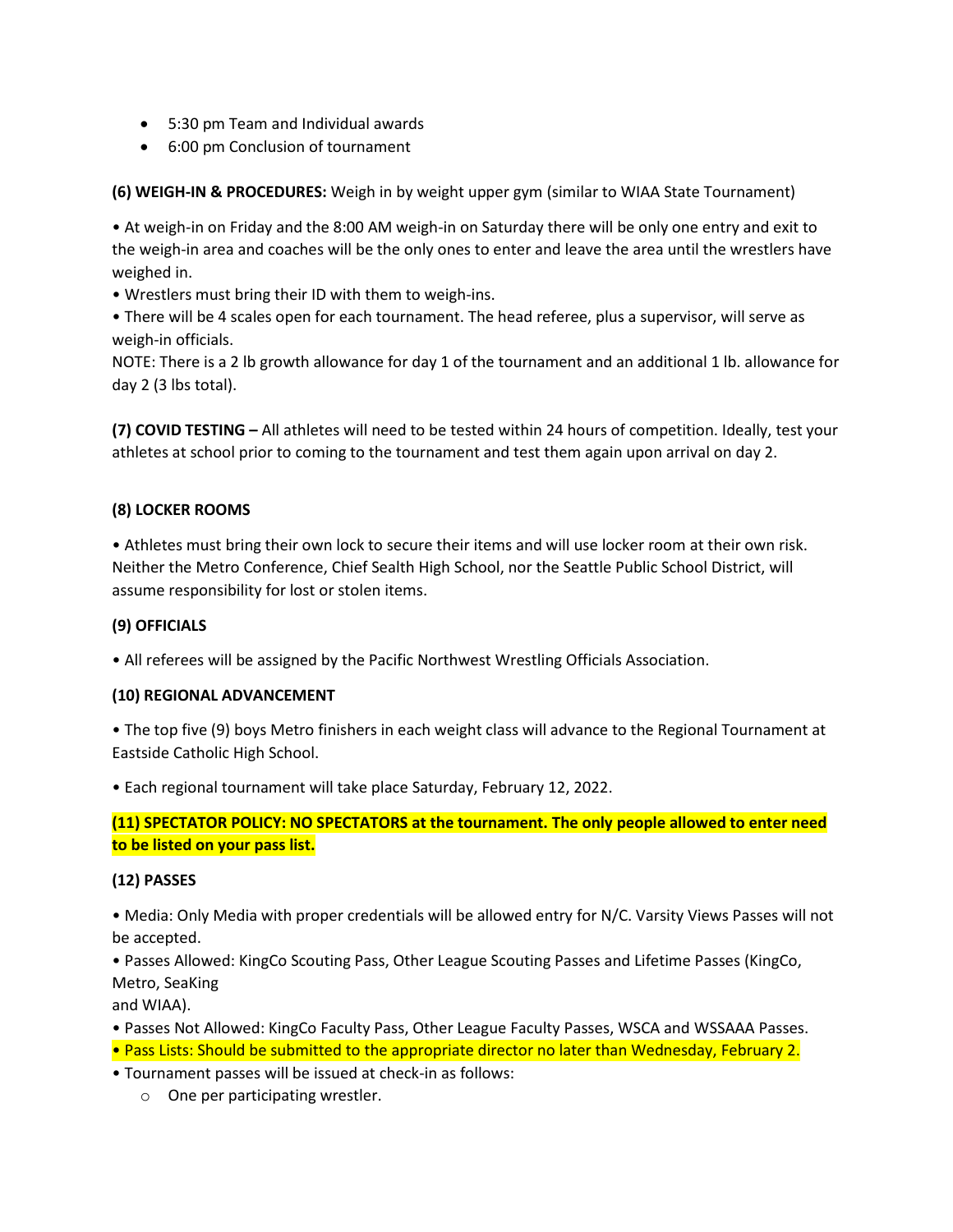- $\circ$  Two (2) Manager / Four (4) Coach passes if your team does not have managers, those passes can be given to two adult volunteers
- o Two (2) adult volunteers
- o No Cheerleaders

# **(13) T-SHIRTS**

• Wrestling Tournament Tee Shirts will be on sale throughout the tournament.

• Prices range from \$15 for short sleeve front print only and \$30 for long sleeve with full front, back and sleeve print.

To order after event apparel - online store: [www.nwd.ink/eventstore/](http://www.nwd.ink/eventstore/)

#### **(14) CONCESSIONS** will be available onsite.

#### **(15) AWARDS**

- Medals will be awarded to the top three placers in each weight class.
- Outstanding wrestler awards (2) will be presented at the conclusion of the tournament voted on by Head Coaches and tournament officials and staff.
- Coach of the Year Award
- Metro Tournament Champion will be awarded a trophy.

#### **(16) MEDICAL/ FIRST AID**

• Athletic Trainers will be available onsite throughout the tournament. EMS is nearby and readily available.

\*\*Athletes wishing to be taped must bring their own taping supplies.

#### **(17) GENERAL COACHES REMINDERS**

- Each coach is responsible for the conduct of his wrestlers and parents.
- Each team and individuals will be responsible for their own valuables.
- There will be no bands at the wrestling tournament.
- No signs other than the official school banner may be displayed or posted.
- No noisemakers will be allowed.
- The video area will be limited to the bleachers. Cameras will not be allowed on the floor.

# **(18) GAMES COMMITTEE**

• Any dispute occurring at the tournament will be presented to the Tournament Manager and he will confer with the Tournament Games Committee. Their decision will be final.

• The Tournament Games Committee will contain:

o Head Official

- o Tournament Manager from a neutral school
- o Two head coaches from neutral schools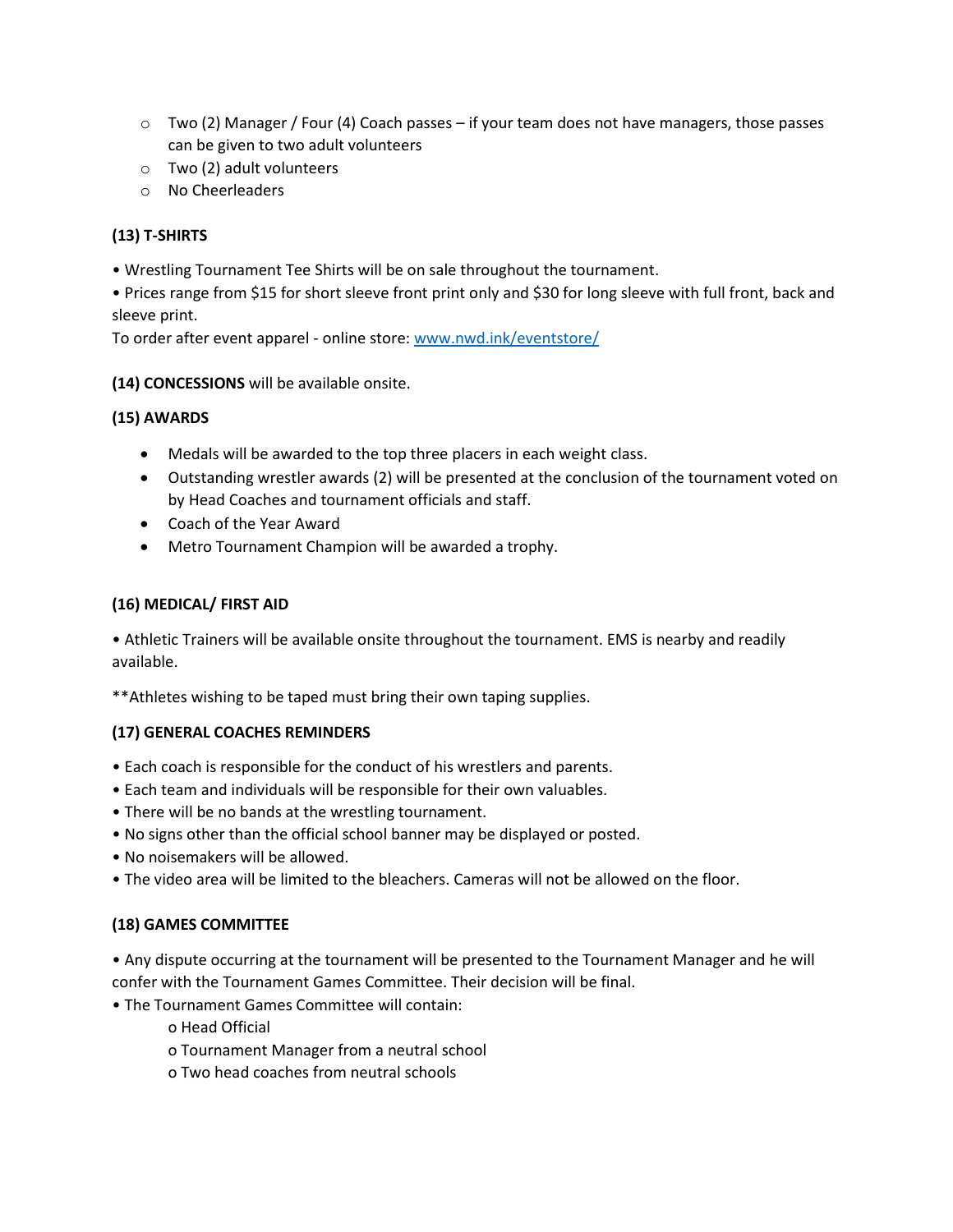#### **(19) TABLE HELP**

• This year the tournament is being run on TrackWrestling – and incredibly intuitive program that is easy to use for even first-time users. We will have a quick training both days 30 min prior to the start of the tournament. Support will be available from the tournament directors throughout the tournament.

• Each school is responsible to provide one adult to work at the mat-side tables to keep score and two student helpers.

• Coaches- please email their names and email addresses to Stacey Stoutt at sstoutt@eastsidecatholic.org.

#### **(20) SEEDING MEETING & CRITERIA**

• The seeding meeting will be Thursday, February 3rd at Chief Sealth HS, 2600 Thistle St, Seattle, WA in room 188 at 7:30 PM.

- Seeding Guidelines for Placement in the Metro Tournament
	- o League Record
	- o Head to Head competition
	- o Records against Common Opponent
	- o Previous post-season placing (State > Regionals > Metros; within that, medalist > participant > alternate)
	- o Season Record
	- o Contestant with exceptional record against acknowledged strong opposition
	- $\circ$  Seeds yet to be determined by above criteria, within 15 minutes, will go to a coach's vote. Only one coaching
	- o representative per school can vote
	- $\circ$  Every effort should be made to seed the number allowed. Coaches cannot hold a wrestler out if he/she is clearly seed-able.